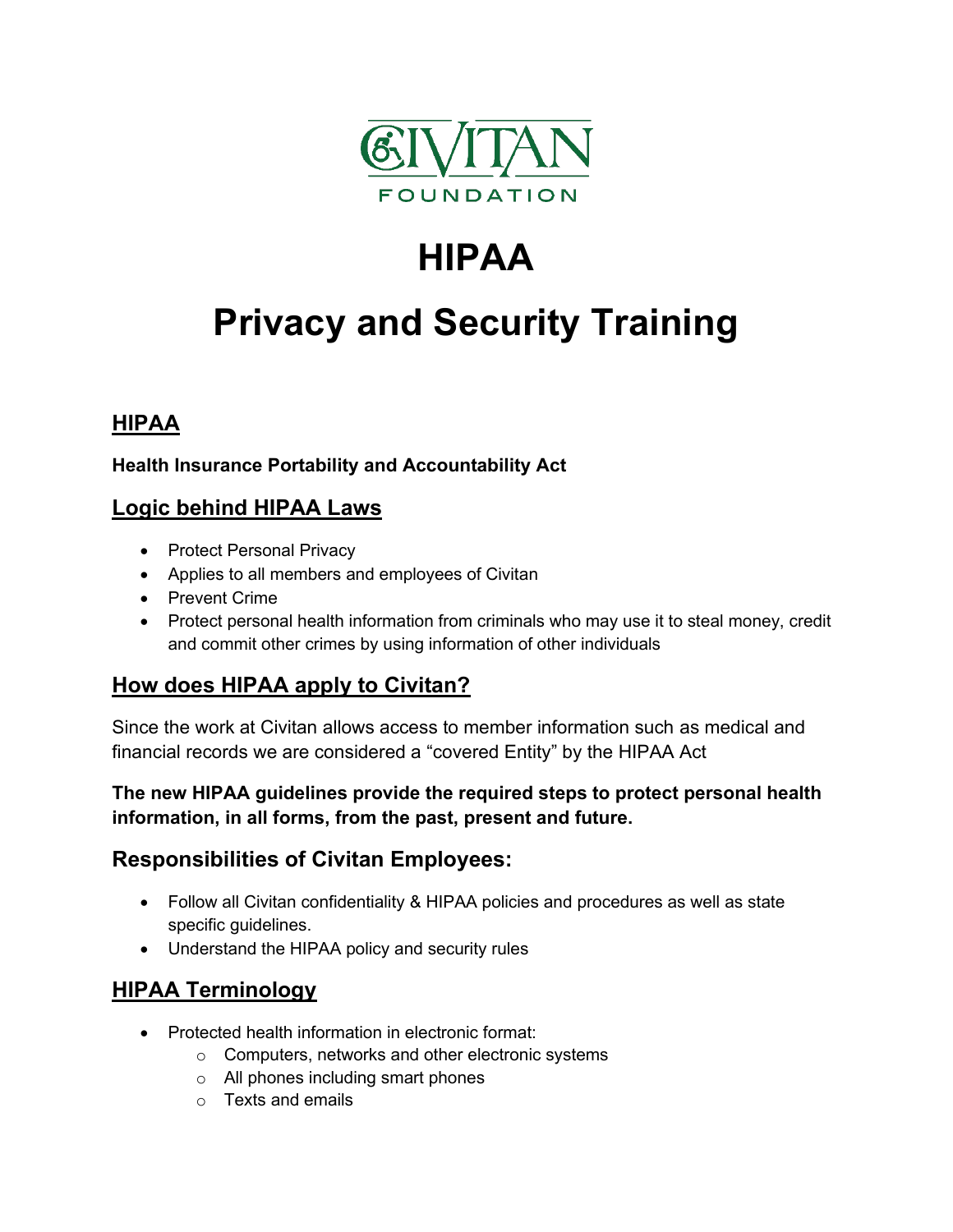- o Computer discs, flash drives, external hard drives or any other means of capturing and saving information.
- o Copy machines, scanners and faxes
	- This applies to PHI (personal health information) in any form that is created or received by Civitan which is easily identifiable.

#### **The new HIPAA guidelines also include people and organizations associated with Civitan:**

**Organizations or individuals who are not employees, who work with Civitan and have access to PHI will be held accountable by Civitan to uphold the HIPAA privacy policies and procedures.** 

- Disclosure means to release PHI for treatment, medical payments, healthcare operations and requests by members or legal guardians.
- All requests for PHI **must** be addressed by the Civitan Privacy Officer. No other employee or business associate is to disclose this information.
- For any request to disclose information, only the minimum amount and type of information requested should be disclosed.

## **The Rights of all Members**

- Copy and inspect their PHI
- Request amendments
- Restrict disclosures to others
- File a privacy complaint
- Send or receive digital copies of their PHI
- These rights also apply to legal guardians

## **Most common HIPAA violations**

- Employees discuss PHI in public and are overheard
- Improperly shredded PHI recovered from trash
- Curious employees looking at records
- Hackers or criminals tricking employees
- Poorly trained or careless staff or business associates
- Terminated employees who gain access and steal PHI

## **Ways to Protect PHI**

- Never access records of friends, family or others unless authorized.
- Provide only the minimum necessary PHI needed
- Lock up PHI, turn over or cover when not in use
- Report accidental disclosures to your supervisor or HIPAA privacy office immediately
- Don't discuss PHI or members outside of work